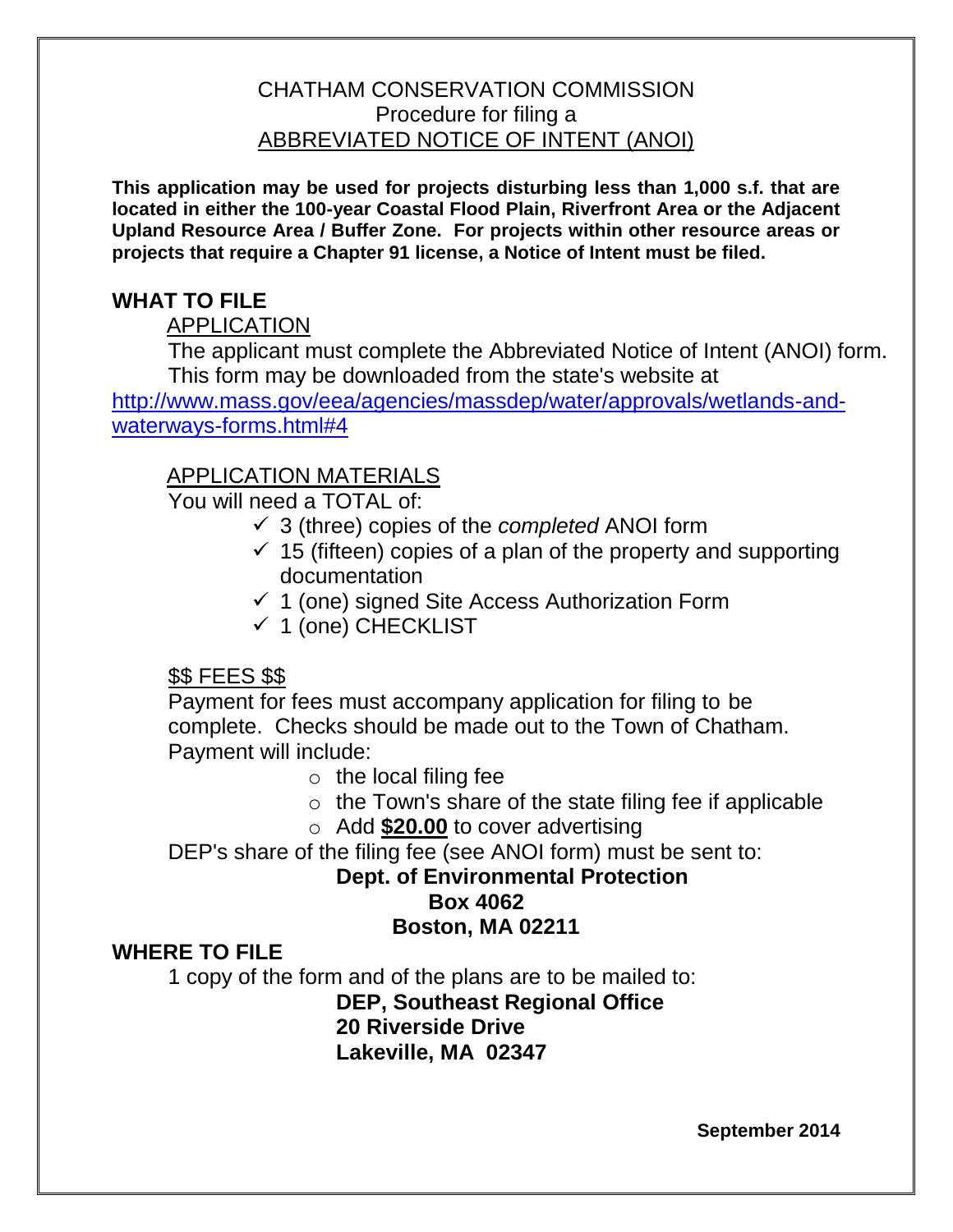The remaining application materials are to be submitted to the conservation office at the Town Annex, 261 George Ryder Rd.

## **WHEN TO FILE**

The Conservation Commission holds hearings on the first and third Wednesday of each month at the Town Annex, 261 George Ryder Road, lower level. The meeting begins at 7:00 p.m. unless otherwise noticed. **The deadline for filing is 12:00 NOON, fifteen days prior to the scheduled hearing.** 

# **OTHER REQUIREMENTS**

## Abutter Notification

The applicant must notify abutters to the property (an abutter is defined as any property within 100 feet of the subject property, including properties across roads, rivers, ponds, etc.) of the scheduled hearing date by certified mail, return receipt. Abutters list is to be certified by the Town Assessors' Office. The Assessors require 10 days advance notice, so please plan ahead - (508)945-5103.**The receipts of mailing must be submitted to the Conservation Commission at the hearing.**

The Town will place the advertisement of the public hearing on the ANOI in a local newspaper the week prior to the scheduled hearing. Most often the ad will appear in the *Cape Cod Chronicle*, however due to holidays the legal ad may be placed in the *Cape Codder* or the *Cape Cod Times*.

## Field Staking / Marking

The **Commission and its staff will visit the site** prior to the hearing for the purpose of gathering information for the hearing. The proposed work site should be staked and/or appropriately marked at least 10 days prior to the hearing.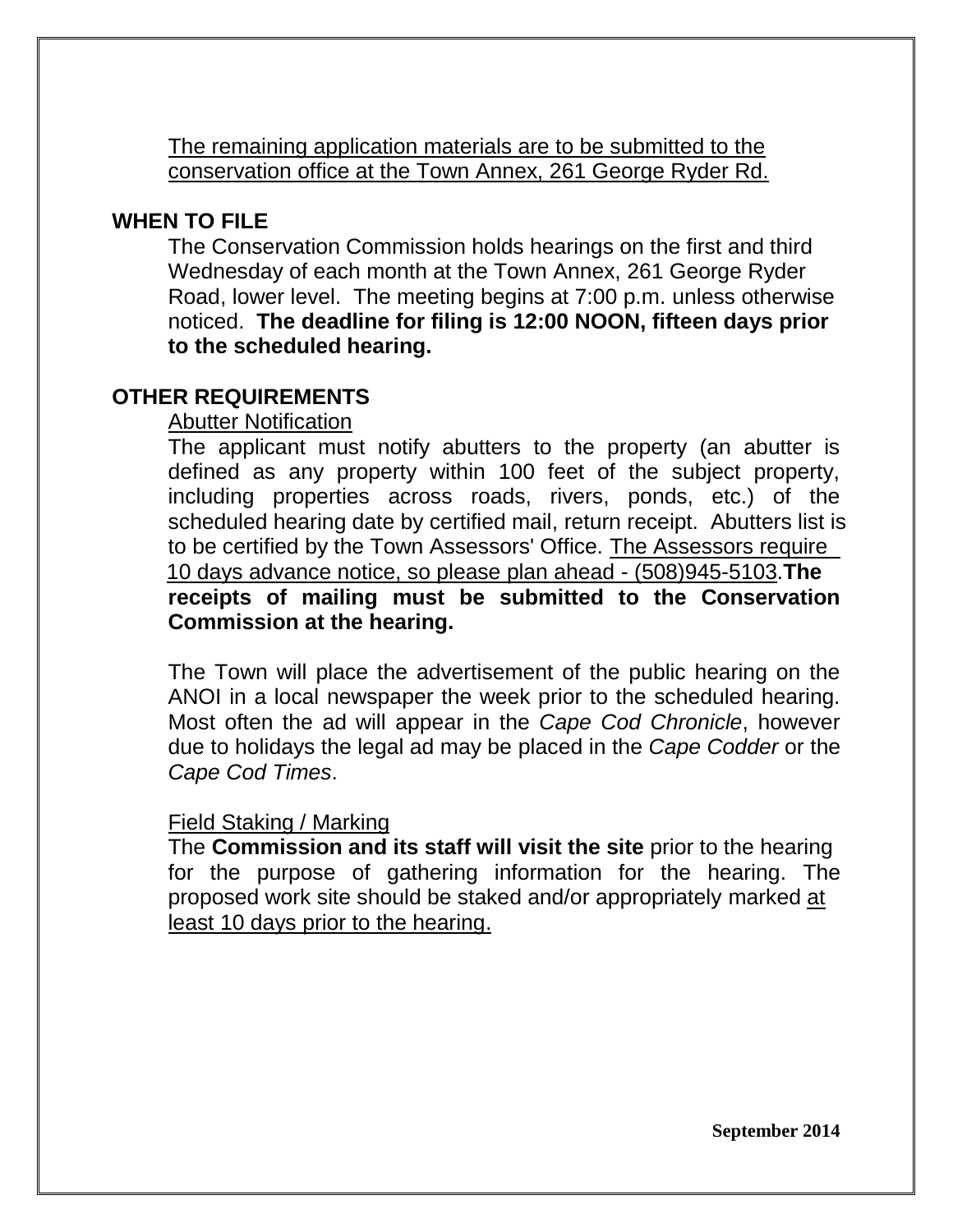# **HEARING PROCEDURE**

The applicant or his representative must make a presentation to the Conservation Commission at the scheduled hearing, explaining the project. Hearings will be conducted in the following manner:

- Chairman opens the hearing on the NOI
- ◆ Applicant or his representative presents the project
- Commission members or staff direct questions to the applicant or his representative
- Chairman reads all correspondence received
- Chairman invites anyone present in the audience to speak to the request
- Applicant or his representative may address any comments or questions from the correspondence or audience directed to the Chairman
- Commission members or staff direct final questions to anyone present
- Chairman closes the hearing\*

\*The Commission may not close the public hearing on the NOI until a file number from DEP has been received. The hearing may therefore be continued for this reason or, if agreed to by the applicant, for the submission of additional information requested by the Commission or for the receipt of other necessary approvals/permits for the project.

Upon the close of the hearing, the Conservation Commission has 21 days to render a decision and mail the written Order of Conditions to the applicant. Any appeal of the Commission's decision must be filed within 10 days of the mailing of the written decision. Upon the expiration of this appeal period, if no appeal has been taken, the applicant or his representative must record the Order of Conditions at the Barnstable County Registry of Deeds. A copy of the recorded Order of Conditions must then be provided to the Commission. No work may commence until a copy of the recorded Order of Conditions has been provided to the Commission.

If you have any questions, please contact the Conservation Commission at (508) 945-5164 or 261 George Ryder Road, Chatham. Office hours are Monday through Thursday, 7am-4pm and Friday, 7am-12:30pm.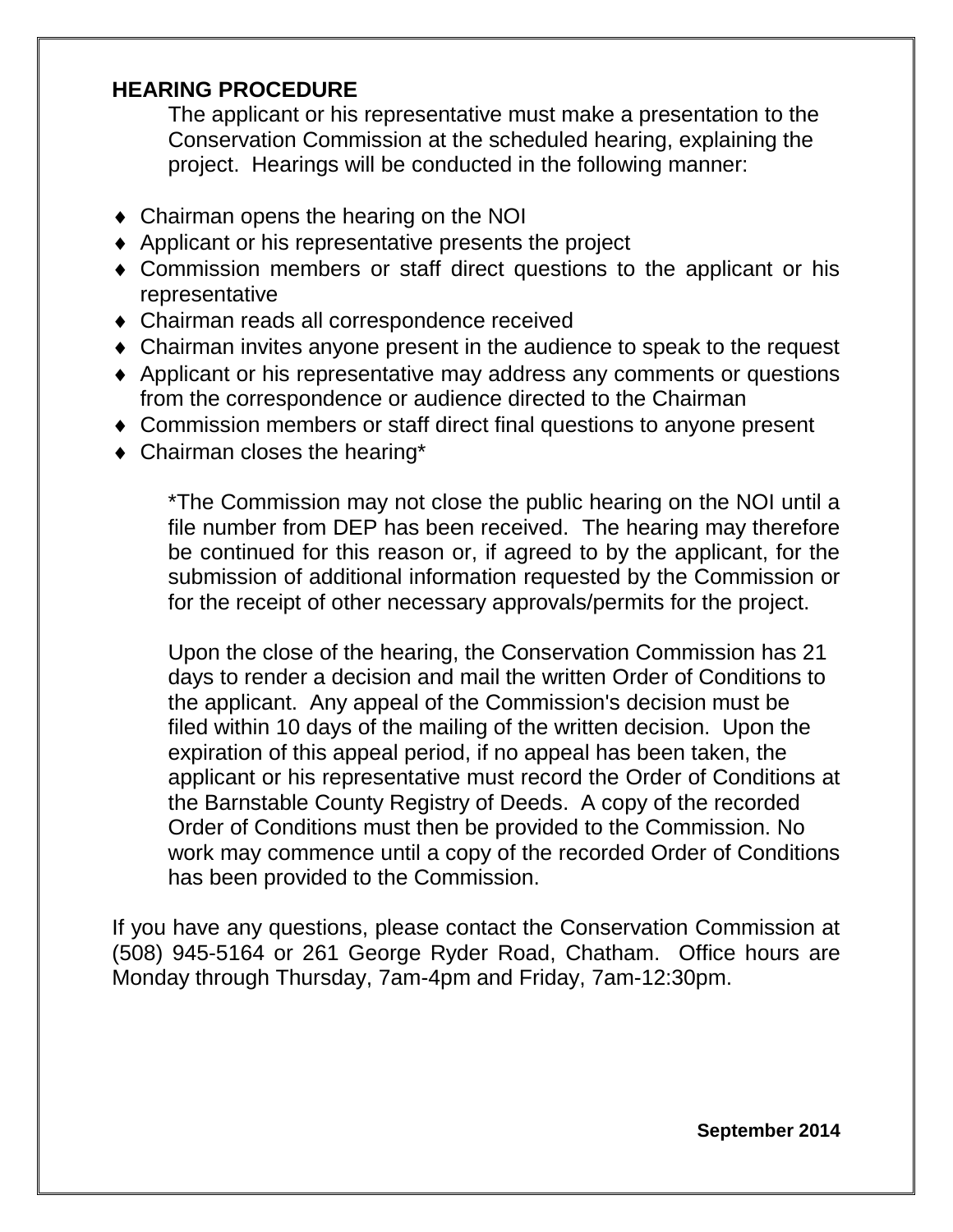#### ABUTTER NOTIFICATION LETTER

| Date: |
|-------|
|-------|

Subject: Chatham Conservation Commission Public Hearing

Dear Property Owner:

As an abutter within 100 ft of a proposed project, please be advised that an application has been filed with the Chatham Conservation Commission. A public hearing will be held by the Conservation Commission to review the proposal pursuant to MGL Ch 131, s.40 (MA Wetlands Protection Act) and the Chapter 272 (Chatham Wetlands Protection Bylaw). Below is the pertinent information regarding this application.

APPLICANT: \_\_\_\_\_\_\_\_\_\_\_\_\_\_\_\_\_\_\_\_\_\_\_\_\_\_\_\_\_\_\_\_\_\_\_\_\_\_\_\_\_\_

PROJECT ADDRESS or LOCATION:  $\blacksquare$ 

| Assessors Map | Parcel |
|---------------|--------|
|---------------|--------|

PROJECT DESCRIPTION:

APPLICANT's REPRESENTATIVE:

Phone: \_\_\_\_\_\_\_\_\_\_\_\_\_\_\_\_\_\_\_\_\_\_\_

Address: \_\_\_\_\_\_\_\_\_\_\_\_\_\_\_\_\_\_\_\_\_\_\_\_\_\_\_\_\_\_\_\_\_\_\_\_\_\_\_\_

PUBLIC HEARING LOCATION:

Chatham Town Annex 261 George Ryder Road (Lower Level)

Date: \_\_\_\_\_\_\_\_\_\_\_\_\_\_\_\_\_\_\_

Time: Meeting starts at 4 pm, or as posted

The applications and plans are available for review at the Conservation Office, Conservation Office, 261 George Ryder Road, Chatham Monday through Thursday, 7am – 4pm; Fridays 7am-12:30pm (508)945-5164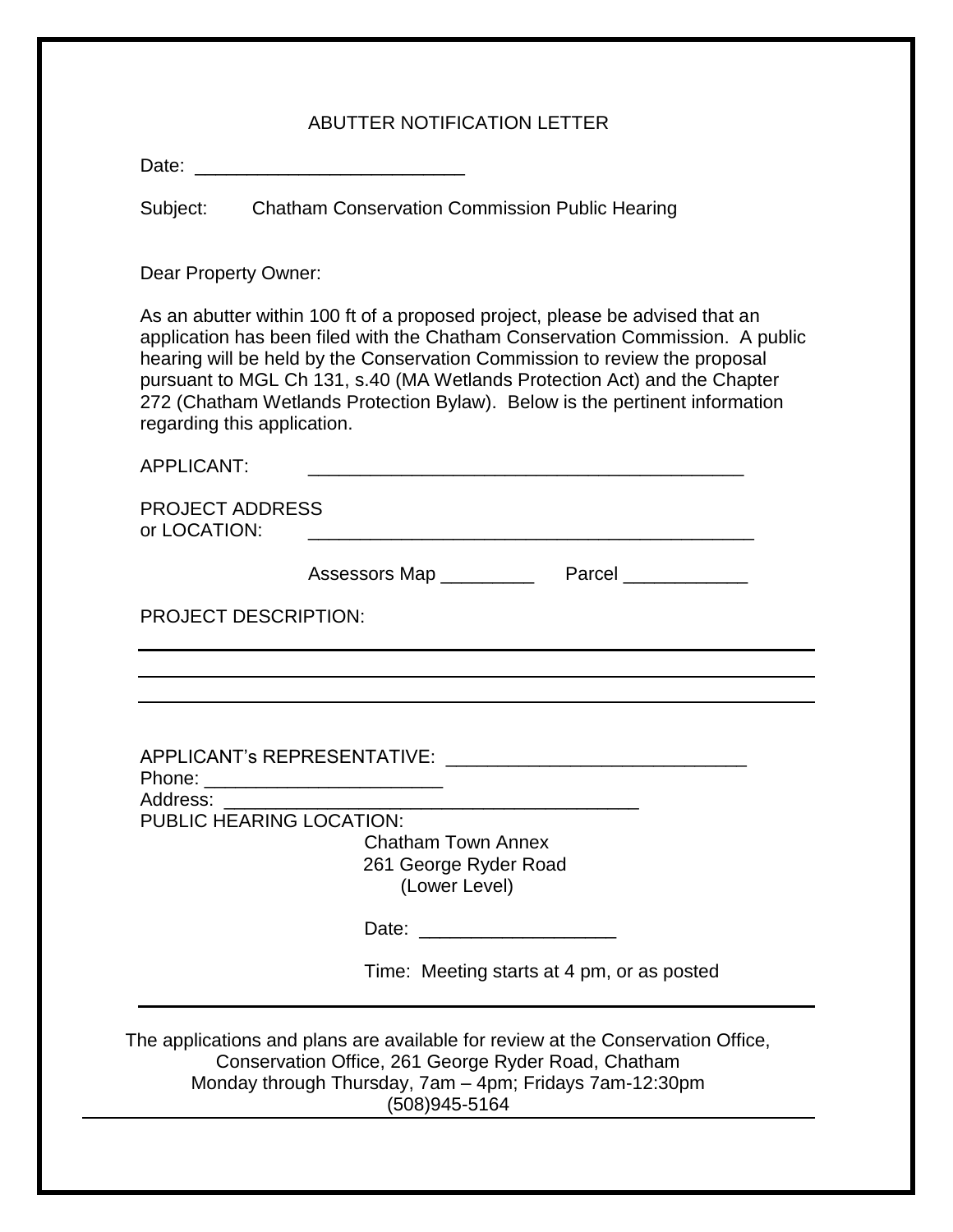

 TOWN OF CHATHAM Conservation Commission

# **SITE ACCESS AUTHORIZATION**

| Date:                  |  |
|------------------------|--|
|                        |  |
| Location: Location:    |  |
| <b>Property Owner:</b> |  |

**I (We) hereby authorize the individual members of the Chatham Conservation Commission and its agents to enter upon the referenced property for the purpose of gathering information regarding the application filed with the Commission pursuant to the Wetlands Protection Act (MGL Ch 131, s. 40) and/or the Chatham Wetlands Protection Bylaw (Chapter 37).** 

**Additionally, if an Order of Conditions is issued for the project, I (we) grant permission for Commission members and the Commission's agents to enter the above referenced property for the purpose of inspecting for compliance with the Order of Conditions. This site access authorization is valid until a Certificate of Compliance is issued by the Conservation Commission.** 

|  | Date_________________                                              |  |
|--|--------------------------------------------------------------------|--|
|  |                                                                    |  |
|  | (If other than owner, please state whether tenant, agent or other) |  |
|  |                                                                    |  |
|  |                                                                    |  |
|  | Phone: Email: Email: 2014                                          |  |
|  |                                                                    |  |
|  | September 2014                                                     |  |